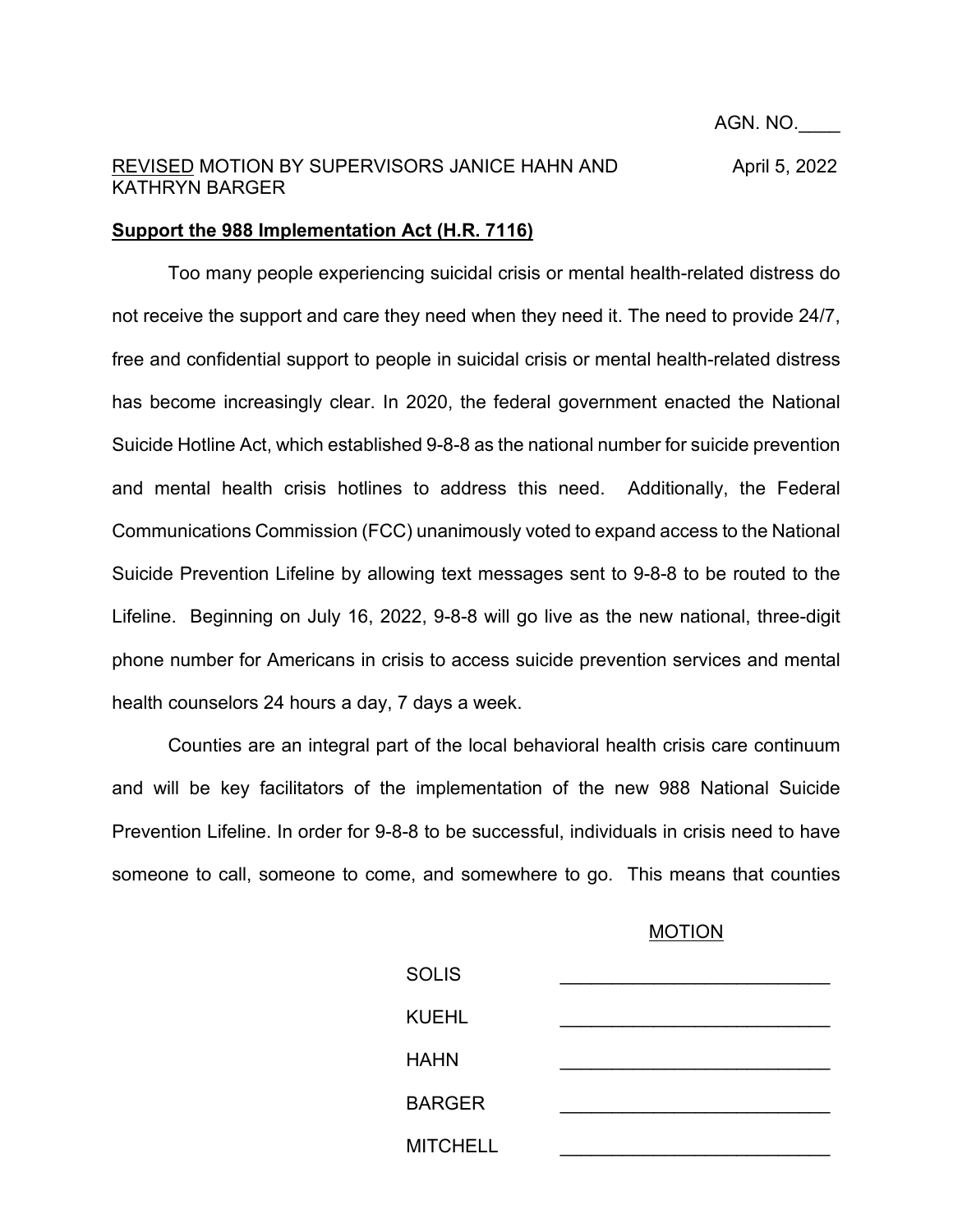need to expand the capacity of the 9-8-8 call center infrastructure to field and triage incoming calls (someone to call); enhance services being provided to those in need, including mobile crisis response services and over-the-phone crisis services (someone to come); and build up bed and crisis stabilization capacity across the spectrum of needs (somewhere to go).

Under the leadership of the Board of Supervisors, Los Angeles County is currently enhancing and expanding its call center capacity and crisis response services to prepare for the upcoming launch of 9-8-8. But ongoing financial support for this effort will be key, which is why U.S. Representative Tony Cardenas, D-CA introduced the "988 Implementation Act" (Act) [H.R. 7116] that will provide federal funding and guidance for states to build up their crisis response infrastructure in order to successfully implement 9- 8-8. Specifically, the bill will solidify ongoing federal funding for call centers, mobile crisis teams, and crisis centers; support workforce development; require health insurance plans to cover crisis services; implement a national suicide prevention awareness campaign; and provide technical assistance and support for states as they implement their programs. This bill will provide much needed assistance to Los Angeles County as we prepare for the launch of 9-8-8 this summer.

There are urgent realities driving the need for crisis service transformation across our country. Studies have shown that suicide significantly impacts at-risk communities, including youth, the Black and LGBTQ+ communities, veterans, and those with hearing, visual, or speech disabilities. In 2020 alone, the U.S. had one death by suicide about every 11 minutes—and for people aged 10 – 34 years, suicide is a leading cause of death. The new 988 system provides an effective, appropriate, and sustainable response to help thousands of people overcome crisis situations every day. The full vision of a transformed crisis care system with 988 at its core will not be built overnight. Transformation of this